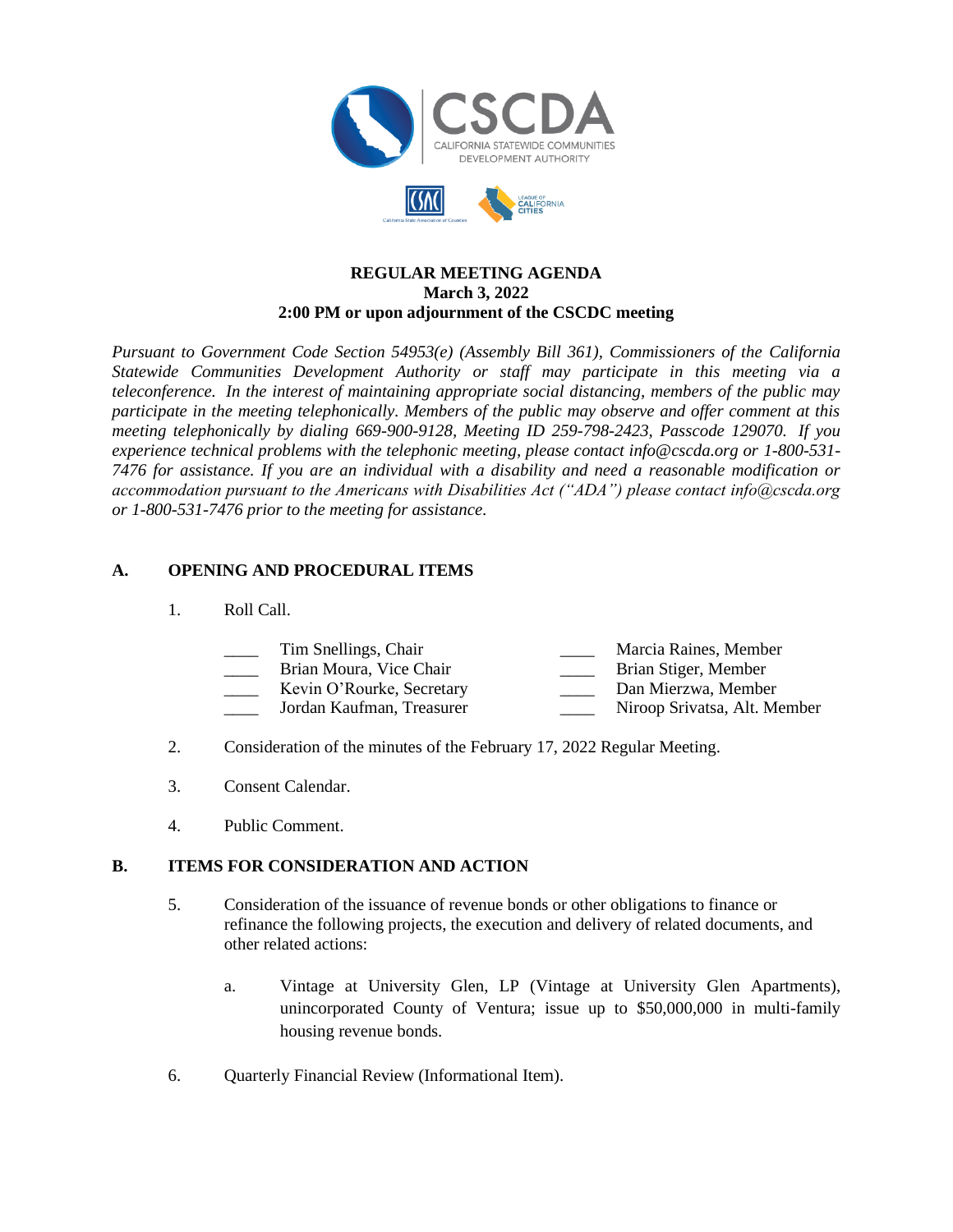7. Closed Session.

CONFERENCE WITH LEGAL COUNSEL - EXISTING LITIGATION (Paragraph (1) of subdivision (d) of Section 54956.9) Name of Case: Verity Health System of California, Inc., et al. Chapter 11, Bankruptcy Case No. 2:18-bk-20151-ER; Verity Health System of California, Inc. v. California Statewide Communities Development Corporation dba CSCDA, Adversary Number 20:20-ap-01234-ER

### **C. STAFF ANNOUNCEMENTS, REPORTS ON ACTIVITIES OR REQUESTS**

- 8. Executive Director Update.
- 9. Staff Updates.
- 10. Adjourn.

## **NEXT MEETING:** Thursday, March 17, 2022 at 2:00 p.m.